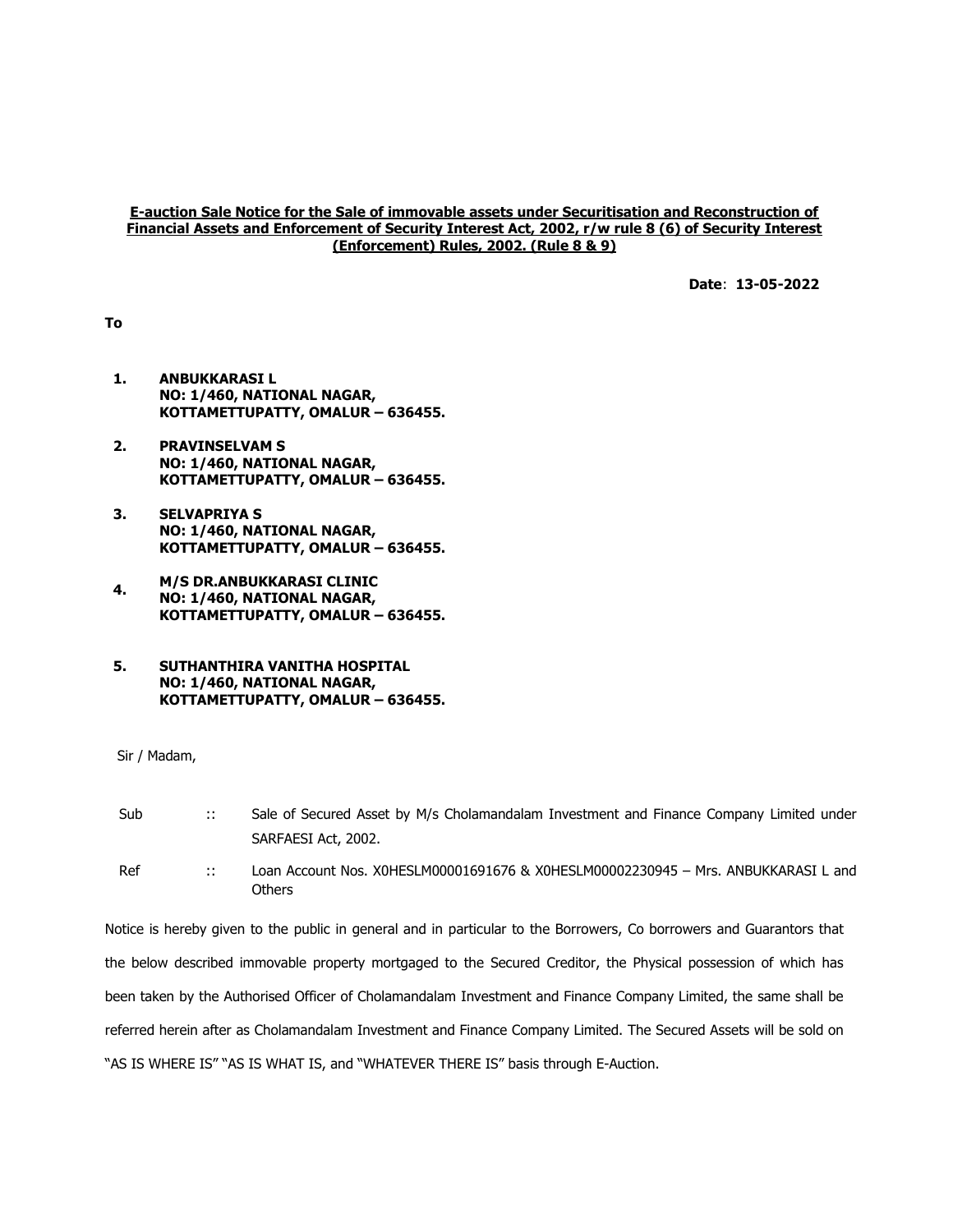It is hereby informed to General public that we are going to conduct public E-Auction through website https://chola-

#### lap.auctiontiger.net

The secured asset will be sold to one of the intending purchasers who offer the highest bid/purchase price, which shall not be less than the Reserve Price.

| <b>RESERVE PRICE</b>                  | Rs. 49,00,000/-                 |
|---------------------------------------|---------------------------------|
| <b>EMD</b>                            | Rs. 4,90,000/-                  |
| <b>E-AUCTION DATE AND TIME</b>        | 23-06-2022, 11.00 AM to 1.00 PM |
| <b>LAST DATE OF SUBMISSION OF EMD</b> | 16-06-2022                      |
| <b>BID INCREMENT AMOUNT (IN RS.)</b>  | Rs.25,000/-                     |
| DATE OF INSPECTION OF PROPERTY        | 07-06-2022 and 08-06-2022       |

#### DESCRIPTION OF THE IMMOVABLE PROPERTY [Secured Asset]

Schedule-A All that piece and parcel of land, RCC Terraced building and premises Plot No.39, Gayathiri Nagar, Hastinapuram, Chrompet, Chennai-600064, forming part of Hasthinapuram Village, Tambaram Taluk, Kanchipuram District comprised in O.S.No.4/1A1B, T.S.No.21, Block No.64, Ward No.F, land measuring an extent of 3375 sq.ft as approved vide L.P.D.M No.103/66 by DTCP and building measuring an extent of 500 sq.ft in the ground floor as approved vide B.A.No.16/69-70 dated 10.07.1969 issued by the Executive officer, Hasthinapuram Town panchayat and building approved vide Planning permit No.743/09/F2 dated 30.11.2009 issued by CMDA and vide B.A.No.681/09/F2 dated 30.11.2009 issued by the Commissioner, Pallavaram Municipality and bouned on the

East by Plot No.40

West by Plot No.38

North by 30 Feet Road(Gayathri Nagar)

South by Venkataraman Nagar Second Main Road situated within the Hasthinapuram Village, Tambaram Taluk, Pallavaram Sub-Registration limit, South Chennai Registration District and Chennai District

Schedule-B- The Flat bearing No.G2 ground floor having built up area of 1220 sq.feet in which 422.14 sq.ft (39.23 sq.mtrs) of undivided share of vacant land out of total extent 3375 sq.,ft. which is morefully described in the Schedule-A

We hereby give you notice that the aforesaid secured asset shall be sold by the undersigned if you fail to pay within 30 days from the date of service/publication of this notice, the entire outstanding loan amount aggregating to Rs.56,05,243.93/- (Rupees Fifty Six Lakhs Five Thousand Two Hundred and Forty Three and Ninety Three Paise Only)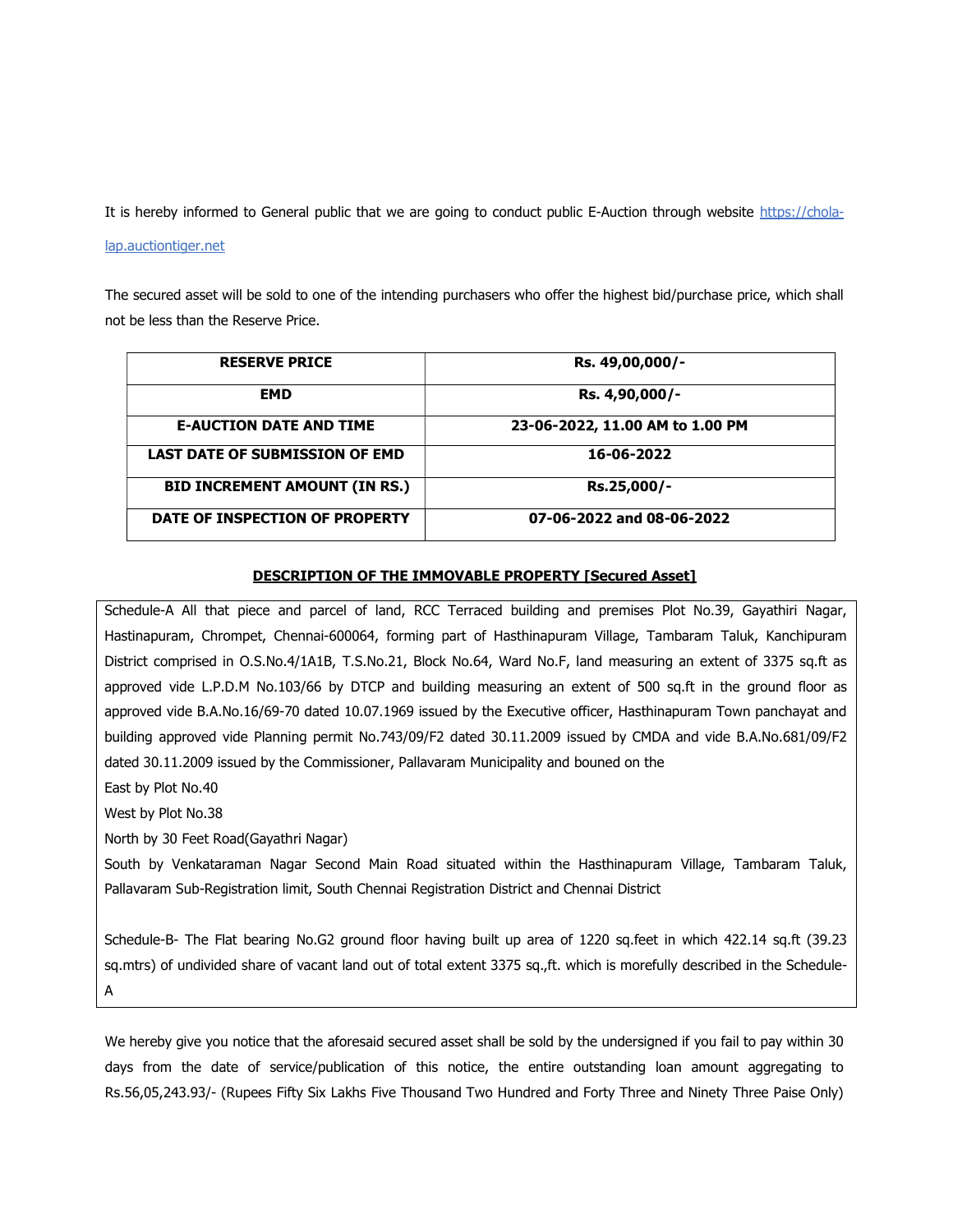as on 04-05-2022 together with further interest, penal interest, costs and charges thereon till the date of payment, as per agreed the terms and conditions mentioned in the Loan Agreement and other documents pertaining to the Loan availed by you. After expiry of 30 days, no further notice whatsoever will be given to you and the Secured Asset will be sold accordingly.

You may note that in case the Sale proceeds of such sale of the secured asset are not sufficient to cover the entire outstanding dues of the secured creditor, then you all are jointly and severally liable to pay the amount of such shortfall to the Secured Creditor.

# Terms & Conditions of E- Auction Sale: -

- 1. The auction sale will be 'Online E-Auction' Bidding through website https://sarfaesi.auctiontiger.net. on the dates as mentioned in the table above with further Extension of 5 Minutes.
- 2. The interested bidders are required to register themselves with the portal and obtain login ID and Password well in advance, which is mandatory for e-bidding, from auction service provider M/s E-Procurement Technologies Ltd. (Auction Tiger) Ahmadabad (Contact Person: Mr. Ram Sharma Cell No. 8000023297, Email : ramprasad@auctiontiger.net, Email. support@auctiontiger.net Please note that, Prospective bidders may avail online training on e-auction from their registered mobile number only.
- **3.** The intending purchaser/bidder is required to submit amount of the Earnest Money Deposit (EMD) by way of Demand Draft/PAY ORDER drawn on any nationalized or scheduled Commercial Bank in favor of " Cholamandalam Investment and Finance Company Limited" payable at Chennai and register their name at https://chola-lap.auctiontiger.net and get user ID and password free of cost and get training on e-Auction from the service provider. After their Registration on the web-site, the intending purchaser/bidder is required to get the copies of the following documents submit {1. Copy of the DD copy/ Pay order; 2.Copy of PAN card and 3.Copy of proof of address (Passport, Driving License, Voter's I-Card or Aadhar Card, Ration Card, Electricity Bill, Telephone Bill, Registered Leave License Agreement)} by the last date of submission of the EMD(s) as mentioned in the sale notice and also submit hardcopy thereof at the Branch mentioned hereinabove.
- 4. Bid must be accompanied with EMD (Equivalent to 10% of the Reserve Price) by way of Demand Draft/ Pay order in favour of "Cholamandalam Investment and Finance Company Limited" payable AT Chennai.
- 5. Bids that are not filled up or Bids received beyond last date will be considered as invalid Bid and shall be summarily rejected. No interest shall be paid on the EMD. Once the bid is submitted by the Bidder, same cannot be withdrawn. However, EMD deposited by the unsuccessful bidder shall be refunded without interest.
- 6. The bid price to be submitted shall be above the Reserve Price along with increment value of Rs.25,000/- and the bidder shall further improve their offer in multiple of Rs.25,000/-. The property shall not be sold below the Reserve Price set by the Authorized Officer.
- 7. The successful bidder is required to deposit 25% of the sale price (inclusive of EMD) immediately but not later than next working day by Demand Draft drawn in favour of "Cholamandalam Investment and Finance Company Limited" payable AT Chennai and the balance amount of sale price shall be paid by the successful bidder within 15 days from the date of confirmation of sale by the Company. The EMD as well as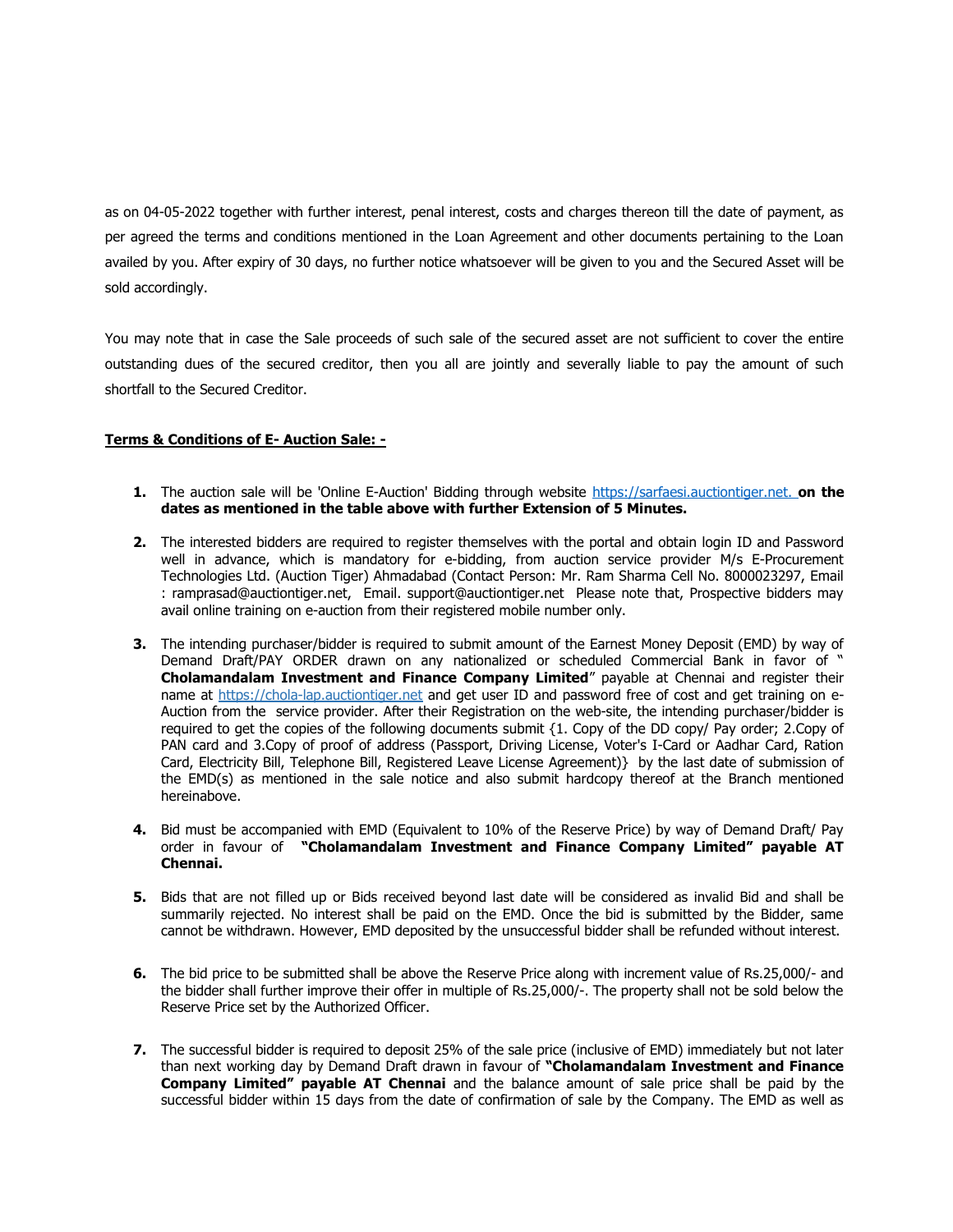Sale Price paid by the interested bidders shall carry no interest. The deposit of EMD or 10% of sale price, whatever may be the case shall be forfeited by the Company, if the successful bidder fails to adhere to terms of sale or commits any default.

- 8. On compliance of terms of Sale, Authorised officer shall issue "Sale Certificate" in favour of highest bidder. All the expenses related to stamp duty, registration charges, conveyance, TDS etc. to be borne by the purchaser.
- 9. Company does not take any responsibility to procure permission / NOC from any authority or under any other law in force in respect of property offered or any other dues i.e., outstanding water/electricity dues, property tax or other charges, if any.
- 10. The successful bidder shall bear all expenses including pending dues of any Development Authority, if any/ taxes/ utility bills etc. to the Municipal Corporation or any other authority/ agency and fees payable for stamp duty /registration fees etc. for registration of the Sale Certificate.
- 11. The Authorised Officer reserves the absolute right and discretion to accept or reject any or all the offers/bids or adjourn/cancel the sale without assigning any reason or modify any terms of sale without any prior notice. The immovable property shall be sold to the highest bidder. However, the Authorised Officer reserves the absolute discretion to allow inter-se bidding, if deemed necessary.
- 12. To the best of its knowledge and information, the Company is not aware of any encumbrances on the property to be sold except of the Company. However, interested bidders should make their own assessment of the property to their satisfaction. The Company does not in any way guarantee or makes any representation with regard to the fitness/title of the aforesaid property. For any other information, the Authorised Officer shall not be held responsible for any charge, lien, encumbrances, property tax or any other dues to the Government or anybody in respect of the aforesaid property.
- 13. Further interest will be charged as applicable, as per the loan documents on the amount outstanding in the notice and incidental expenses, costs, etc. is due and payable till its actual realization.
- 14. The notice is hereby given to the Borrower(s) / Mortgagor(s) to remain present personally at the time of sale and they can bring the intending buyer/purchasers for purchasing the immoveable property as described hereinabove, as per the particulars of the Terms and conditions of sale.
- 15. Online E-auction participation is mandatory in the auction process by making application in prescribed format which is available along-with the offer/tender document on the website. Bidders are advised to go through the website https://chola-lap.auctiontiger.net for detailed terms and conditions of auction sale before submitting their bids and taking part in e-auction sale proceedings. Online bidding will take place at web-site of organization as mentioned hereinabove, and shall be subject to the terms and conditions contained in the tender document. The Tender Document and detailed Terms and Conditions for the Auction may be downloaded from the website https://chola-lap.auctiontiger.net or the same may also be collected from the concerned Branch office of Cholamandalam Investment and Finance Company Limited. A copy of the Bid form along with the enclosure submitted online shall be handed over to Mr. Thiyagarajan, Mob. No. 9940516215; at Cholamandalam Investment and Finance Company Limted, ADDRESS- : ASV Adarsh Tower, 719, Pathari road, off, Anna Salai, Chennai, Tamil Nadu - 600002. 16-06-2022 on or before date and time mentioned above. (Please refer to the details mentioned in table above).
- 16. The property shall be sold on "As is Where is Basis", "As is What is Basis" and "As is Whatever there is Basis" condition and the intending bidder should make discreet enquiries as regards encumbrance, charge and statutory outstanding on the property of any authority besides the Company's charges and should satisfy themselves about the title, extent, quality and quantity of the property before submitting their bid. No claim of whatsoever nature regarding the property put for sale, charges and encumbrances over the property or